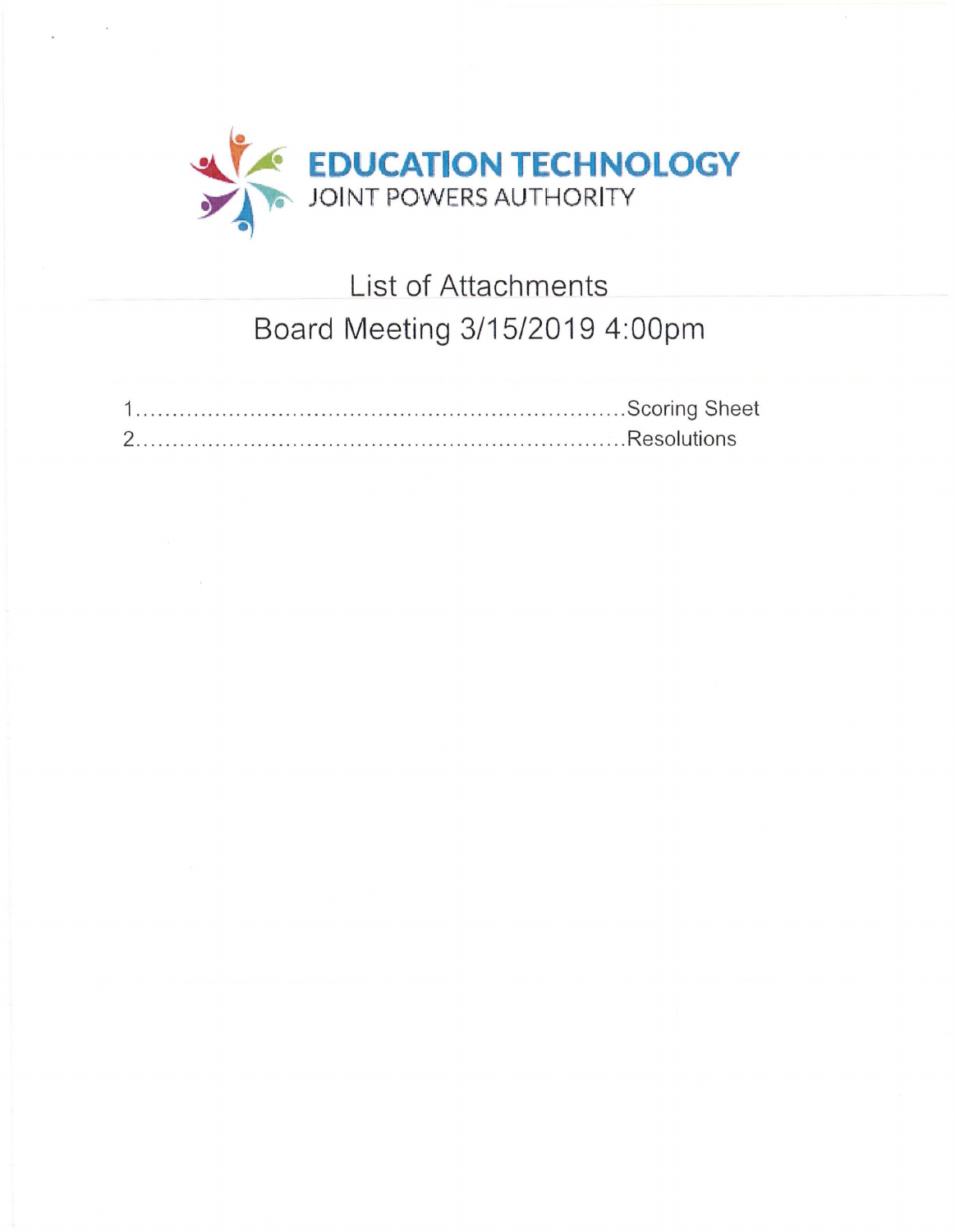| Vendor Name                                   | All Forms<br>Complete | Compliance With<br>Process/Terms | Vendor Experience Technology<br>and Ability to<br>Perform |      | <b>Functionality and Usability</b> |                                       |                                   |               |                                        |            |                    |                      |                      |                              | Pricing    | Final       |            |
|-----------------------------------------------|-----------------------|----------------------------------|-----------------------------------------------------------|------|------------------------------------|---------------------------------------|-----------------------------------|---------------|----------------------------------------|------------|--------------------|----------------------|----------------------|------------------------------|------------|-------------|------------|
|                                               |                       |                                  |                                                           |      | $3.1 - 3.4$                        | Front of House Point of Sale<br>$3.5$ | Application<br>Processing 3.6 3.7 | Parent Portal | Inventory<br>Mangement 3.8 Procurement |            | Production<br>3.10 | Menu Planner<br>3.11 | Distribution<br>3.12 | Catering 3.13 Reporting 3.14 |            | †Compliance | Evaluation |
|                                               |                       |                                  |                                                           |      |                                    |                                       |                                   |               |                                        |            |                    |                      |                      |                              |            |             |            |
| Cybersoft Technologies, Inc.<br>(PrimeroEdge) | Pass                  | Pass                             | Pass                                                      | Pass | Pass                               | Pass                                  | Pass                              | Pass          | Pass                                   | Fail       | Pass               | Pass                 | Pass                 | Incomplete                   | Fail       | Pass        | Pass       |
| Water Walkers inc (Health-e Pro)              | Pass                  | Pass                             | Pass                                                      | Pass | Incomplete                         | Incomplete                            | Incomplete                        | thcomplete    | Incomplete                             | Incomplete | Incomplete         | Pass                 | Incomplete           | Incomplete                   | Incomplete | Pass        | Pass       |
| Titan School Solutions, Inc.                  | Pass                  | Pass                             | Pass                                                      | Pass | Pass                               | Pass                                  | Pass                              | Pass          | Pass                                   | Pass       | Pass               | Pass                 | Pass                 | Incomplete                   | Pass       | Pass        | Pass       |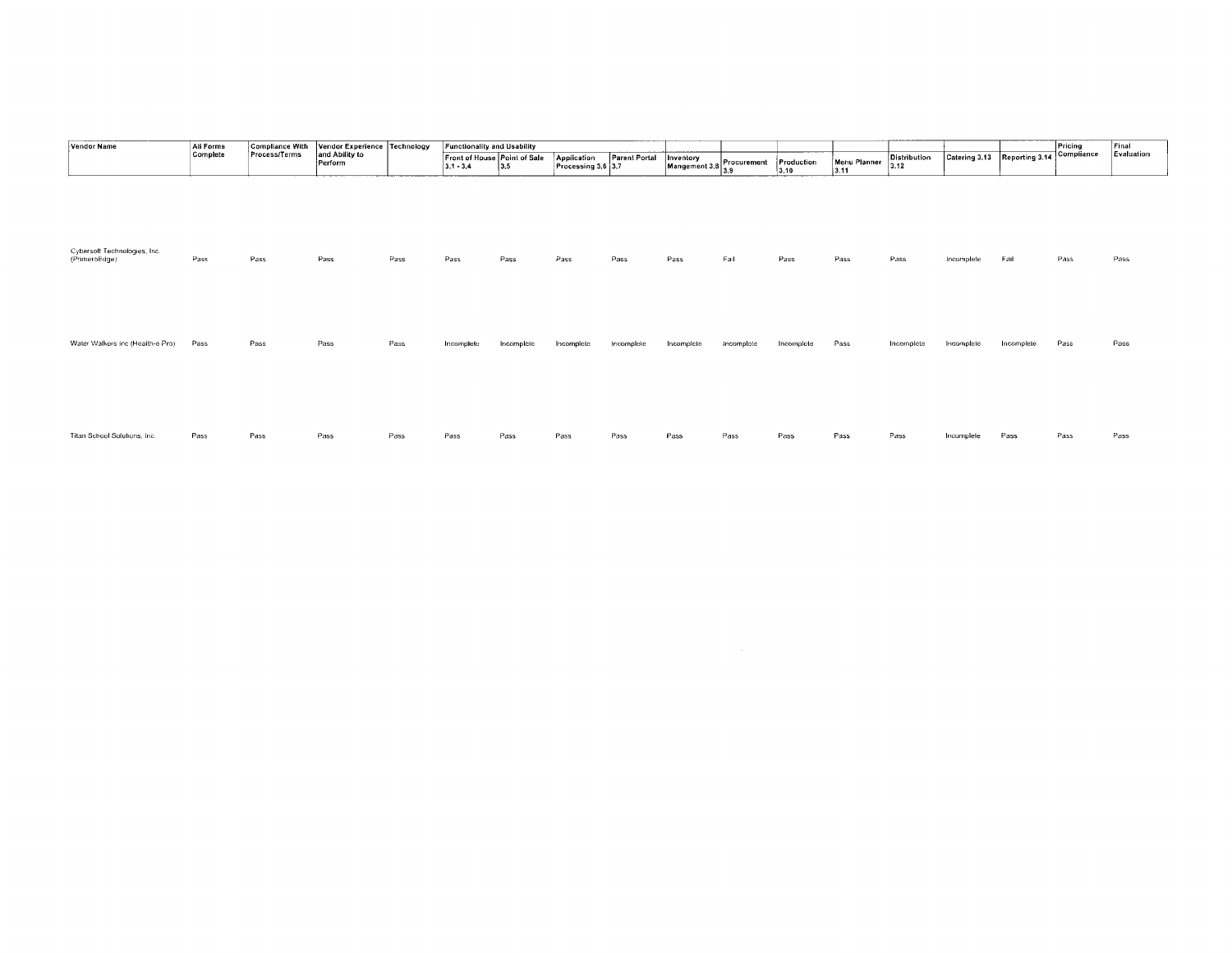## **Education Technology Joint Powers Authority RESOLUTION No. 18-19-5**

#### **AWARD OF MASTER AGREEMENT FOR NUTRITION MANAGEMENT SOLUTION**

**WHEREAS,** the Governing Board of Education Technology Joint Powers Authority ("Ed Tech JPA") wishes enter into one or more Master Agreements for Nutrition Management Solutions and related services in order to accommodate Founding Member and Associate Members' current and future food service needs; and

**WHEREAS,** due to the highly specialized and unique nature of technology and related equipment and services, because technology is undergoing rapid changes, and in order to allow for the introduction of new technological changes in the operation of school districts, Public Contract Code section 20118.2 allows school districts to consider, in addition to price, factors such as financing, performance reliability, standardization, life-cycle costs, delivery timetables, support logistics, warranties, and similar factors in the award of contracts for technology and related equipment and services; and

**WHEREAS,** the Ed Tech JPA issued Request for Proposals ("RFP") No. 18/19-01 for Nutrition Management Solutions and received three responses to its RFP; and

**WHEREAS,** the Ed Tech JPA evaluated responses pursuant to the evaluation criteria listed in those documents, including: (1) Functionality and Usability, (2) Vendor Support and Ability to Perform, (3) Price, and (4) Technology Requirements; and

**WHEREAS,** the Ed Tech JPA finds that the proposal submitted by TITAN School Solutions, Inc. ("Titan") meets the minimum criteria set forth in the RFP, and desires to enter a Master Agreement with Titan; and

**WHEREAS,** the Master Agreement shall set forth the terms and conditions of the Agreement between the parties;

**WHEREAS,** the proposed form of the Master Agreement is available on the Ed Tech JPA's website; and

**WHEREAS,** a school district may delegate the authority to enter into contracts to the district superintendent or his or her designee, pursuant to Education Code section 17604; and

**WHEREAS,** pursuant to Government Code sections 6500 and 6502, Joint Powers Authorities are allowed to exercise any power common to the contracting parties; and

**WHEREAS,** Ed Tech JPA members include school districts; and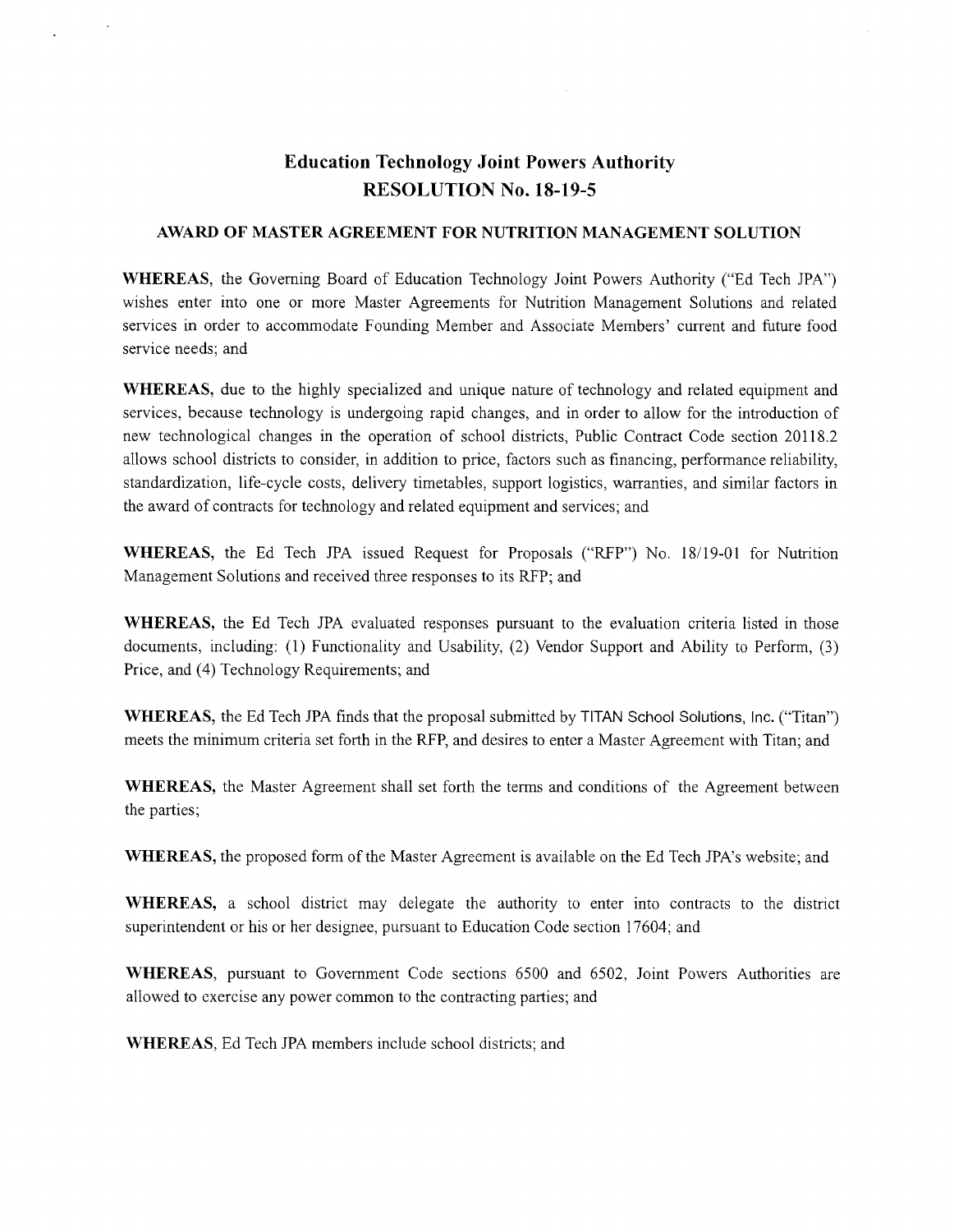**WHEREAS,** the Ed Tech JPA desires to delegate to the Board President or her designee, the authority to finalize, execute and deliver the Master Agreement.

**NOW, THEREFORE, THE BOARD OF TRUSTEES OF THE EDUCATION TECHNOLOGY JOINT POWERS AUTHORITY DOES HEREBY RESOLVE, ORDER, AND DETERMINE AS FOLLOWS:** 

1. The foregoing recitals are true and correct.

2. The Board finds that the procurement of a Nutrition Management Platform and related services qualifies as procurement under Public Contract Code section 20118.2.

3. The Board finds that, considering all factors evaluated by the Ed Tech JPA during the RFP process, including functionality and usability, vendor support and ability to perform, price, and technology requirements, Titan meet the minimum criteria , satisfy the ED Tech JPA's RFP, and would provide the Ed Tech JPA's Founding and Associate Members with advantageous services that fit within the scope of services sought under the RFP.

4. The Board awards Master Agreements for a nutrition management solution to Titan.

5. The Board delegates authority to the Board President or her designee to execute and deliver the Master Agreement with such additions, amendments, and revisions as are recommended or approved by Designee and General Counsel to Ed Tech JPA, and to take any related actions necessary.

ADOPTED, SIGNED AND APPROVED this 15th day of March, 2019.

EDUCATION TECHNOLOGY JOINT POWERS AUTHORITY BOARD OF EDUCATION

By

Brianne Ford, Board President

Attest:

Brianne Ford, Secretary

20-41 /4407797 .1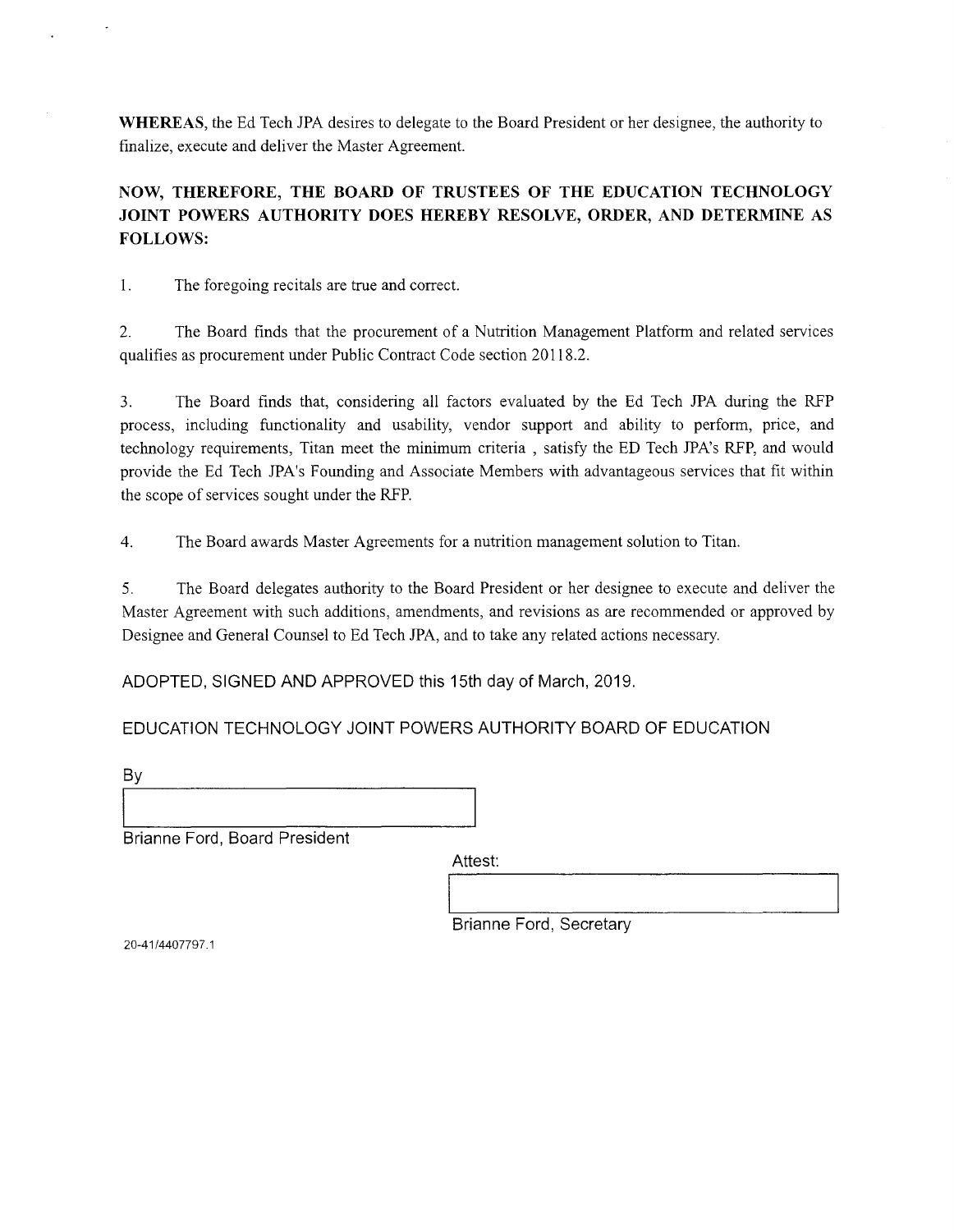## **Education Technology Joint Powers Authority RESOLUTION No. 18-19-6**

#### **AWARD OF MASTER AGREEMENT FOR NUTRITION MANAGEMENT SOLUTION**

**WHEREAS,** the Governing Board of Education Technology Joint Powers Authority ("Ed Tech JPA") wishes enter into one or more Master Agreements for Nutrition Management Solutions and related services in order to accommodate Founding Member and Associate Members' current and future food service needs; and

**WHEREAS,** due to the highly specialized and unique nature of technology and related equipment and services, because technology is undergoing rapid changes, and in order to allow for the introduction of new technological changes in the operation of school districts, Public Contract Code section 20118.2 allows school districts to consider, in addition to price, factors such as financing, performance reliability, standardization, life-cycle costs, delivery timetables, support logistics, warranties, and similar factors in the award of contracts for technology and related equipment and services; and

**WHEREAS,** the Ed Tech JPA issued Request for Proposals ("RFP") No. 18/19-01 for Nutrition Management Solutions and received three responses to its RFP; and

**WHEREAS,** the Ed Tech JPA evaluated responses pursuant to the evaluation criteria listed in those documents, including: (1) Functionality and Usability, (2) Vendor Support and Ability to Perform, (3) Price, and (4) Technology Requirements; and

**WHEREAS,** the Ed Tech JPA finds that the proposal submitted by WATER WALKERS INC. dba HEALTH-E PRO ("Health-E Pro") meets the minimum criteria set forth in the RFP, and desires to enter a Master Agreement with Health-E Pro; and

**WHEREAS,** the Master Agreement shall set forth the terms and conditions of the Agreement between the parties;

**WHEREAS,** the proposed form of the Master Agreement is available on the Ed Tech JPA's website; and

**WHEREAS,** a school district may delegate the authority to enter into contracts to the district superintendent or his or her designee, pursuant to Education Code section 17604; and

**WHEREAS,** pursuant to Government Code sections 6500 and 6502, Joint Powers Authorities are allowed to exercise any power common to the contracting parties; and

**WHEREAS,** Ed Tech JPA members include school districts; and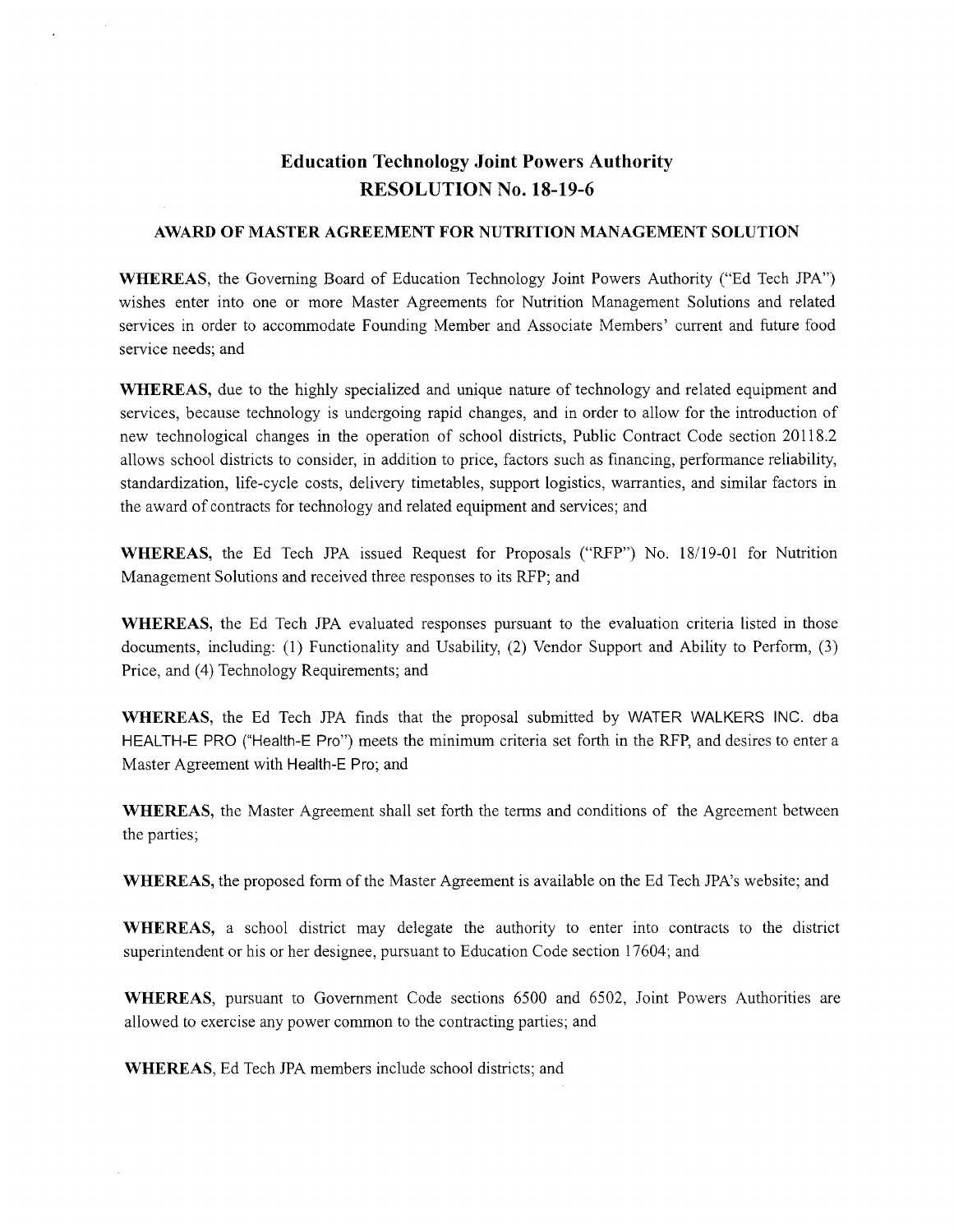**WHEREAS,** the Ed Tech JPA desires to delegate to the Board President or her designee, the authority to finalize, execute and deliver the Master Agreement.

**NOW, THEREFORE, THE BOARD OF TRUSTEES OF THE EDUCATION TECHNOLOGY JOINT POWERS AUTHORITY DOES HEREBY RESOLVE, ORDER, AND DETERMINE AS FOLLOWS:** 

1. The foregoing recitals are true and correct.

2. The Board finds that the procurement of a Nutrition Management Platform and related services qualifies as procurement under Public Contract Code section 20118.2.

3. The Board finds that, considering all factors evaluated by the Ed Tech JPA during the RFP process, including functionality and usability, vendor support and ability to perform, price, and technology requirements, Health-E Pro meet the minimum criteria , satisfy the ED Tech JPA's RFP, and would provide the Ed Tech JPA's Founding and Associate Members with advantageous services that fit within the scope of services sought under the RFP.

4. The Board awards Master Agreements for a nutrition management solution to Health-E Pro.

5. The Board delegates authority to the Board President or her designee to execute and deliver the Master Agreement with such additions, amendments, and revisions as are recommended or approved by Designee and General Counsel to Ed Tech JPA, and to take any related actions necessary.

ADOPTED, SIGNED AND APPROVED this 15th day of March, 2019.

EDUCATION TECHNOLOGY JOINT POWERS AUTHORITY BOARD OF EDUCATION

By

Brianne Ford, Board President

Attest:

Brianne Ford, Secretary

20-41/4407797.1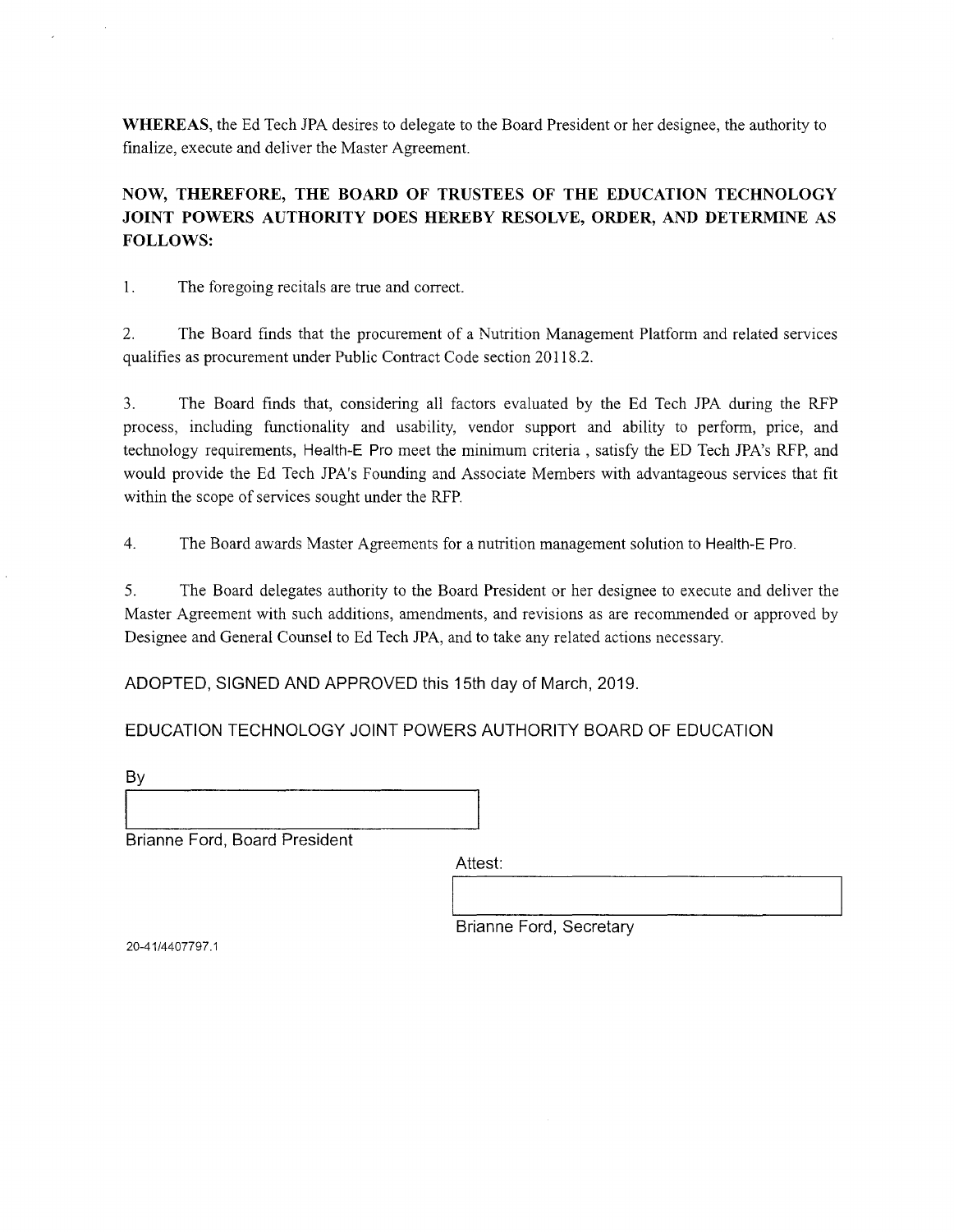### **Education Technology Joint Powers Authority RESOLUTION No. 18-19-7**

#### **AWARD OF MASTER AGREEMENT FOR NUTRITION MANAGEMENT SOLUTION**

**WHEREAS,** the Governing Board of Education Technology Joint Powers Authority ("Ed Tech JPA") wishes enter into one or more Master Agreements for Nutrition Management Solutions and related services in order to accommodate Founding Member and Associate Members' current and future food service needs; and

**WHEREAS,** due to the highly specialized and unique nature of technology and related equipment and services, because technology is undergoing rapid changes, and in order to allow for the introduction of new technological changes in the operation of school districts, Public Contract Code section 20118.2 allows school districts to consider, in addition to price, factors such as financing, performance reliability, standardization, life-cycle costs, delivery timetables, support logistics, warranties, and similar factors in the award of contracts for technology and related equipment and services; and

WHEREAS, the Ed Tech JPA issued Request for Proposals ("RFP") No. 18/19-01 for Nutrition Management Solutions and received three responses to its RFP; and

**WHEREAS,** the Ed Tech JPA evaluated responses pursuant to the evaluation criteria listed in those documents, including: (1) Functionality and Usability, (2) Vendor Support and Ability to Perform, (3) Price, and (4) Technology Requirements; and

**WHEREAS,** the Ed Tech JPA finds that the proposal submitted by Cybersoft Technologies, Inc. dba PrimeroEdge ("PrimeroEdge") meets the minimum criteria set forth in the RFP, and desires to enter a Master Agreement with PrimeroEdge; and

**WHEREAS,** the Master Agreement shall set forth the terms and conditions of the Agreement between the parties;

**WHEREAS,** the proposed form of the Master Agreement is available on the Ed Tech JPA's website; and

**WHEREAS,** a school district may delegate the authority to enter into contracts to the district superintendent or his or her designee, pursuant to Education Code section 17604; and

**WHEREAS,** pursuant to Government Code sections 6500 and 6502, Joint Powers Authorities are allowed to exercise any power common to the contracting parties; and

**WHEREAS,** Ed Tech JPA members include school districts; and